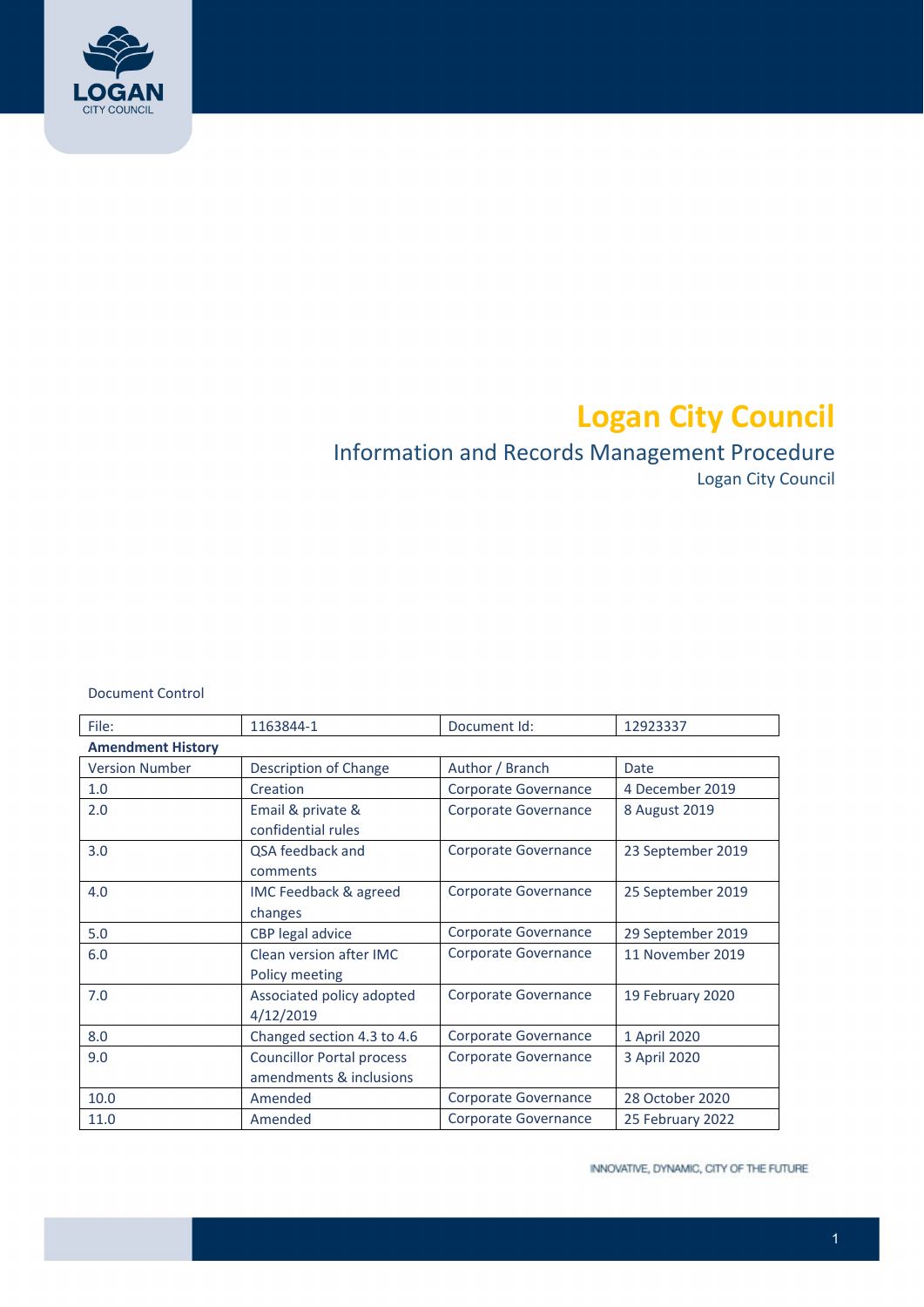#### **Table of Contents**

| $\mathbf{1}$ |     |       |                                                                                  |  |  |
|--------------|-----|-------|----------------------------------------------------------------------------------|--|--|
| 2            |     |       |                                                                                  |  |  |
|              |     |       |                                                                                  |  |  |
|              |     | 2.1.1 | Ensure records management is supported at all levels of the business 3           |  |  |
|              |     | 2.1.2 | Systematically manage records using governance practices that are integrated and |  |  |
|              |     | 2.1.3 |                                                                                  |  |  |
|              |     | 2.1.4 | Actively manage permanent, high-value and high-risk records and information as a |  |  |
|              |     | 2.1.5 |                                                                                  |  |  |
|              |     | 2.1.6 |                                                                                  |  |  |
| 3            |     |       |                                                                                  |  |  |
| 4            |     |       |                                                                                  |  |  |
|              |     |       | 4.1 Physical correspondence - received by the Records Management Program 5       |  |  |
|              | 4.2 |       | Physical correspondence - received outside of the Records Management Program  5  |  |  |
|              | 4.3 |       |                                                                                  |  |  |
|              | 4.4 |       |                                                                                  |  |  |
|              | 4.5 |       |                                                                                  |  |  |
|              | 4.6 |       |                                                                                  |  |  |
|              | 4.7 |       |                                                                                  |  |  |
| 5            |     |       |                                                                                  |  |  |
| 6            |     |       |                                                                                  |  |  |
| 7            |     |       |                                                                                  |  |  |
| 8            |     |       |                                                                                  |  |  |
|              |     |       |                                                                                  |  |  |
|              | 8.2 |       |                                                                                  |  |  |
|              | 8.3 |       |                                                                                  |  |  |
|              | 8.4 |       | Deletion of electronic public records outside the records management system  10  |  |  |
|              | 8.5 |       |                                                                                  |  |  |
| 9            |     |       |                                                                                  |  |  |
| 10           |     |       |                                                                                  |  |  |
| 11           |     |       |                                                                                  |  |  |
| 12           |     |       |                                                                                  |  |  |
| 13           |     |       |                                                                                  |  |  |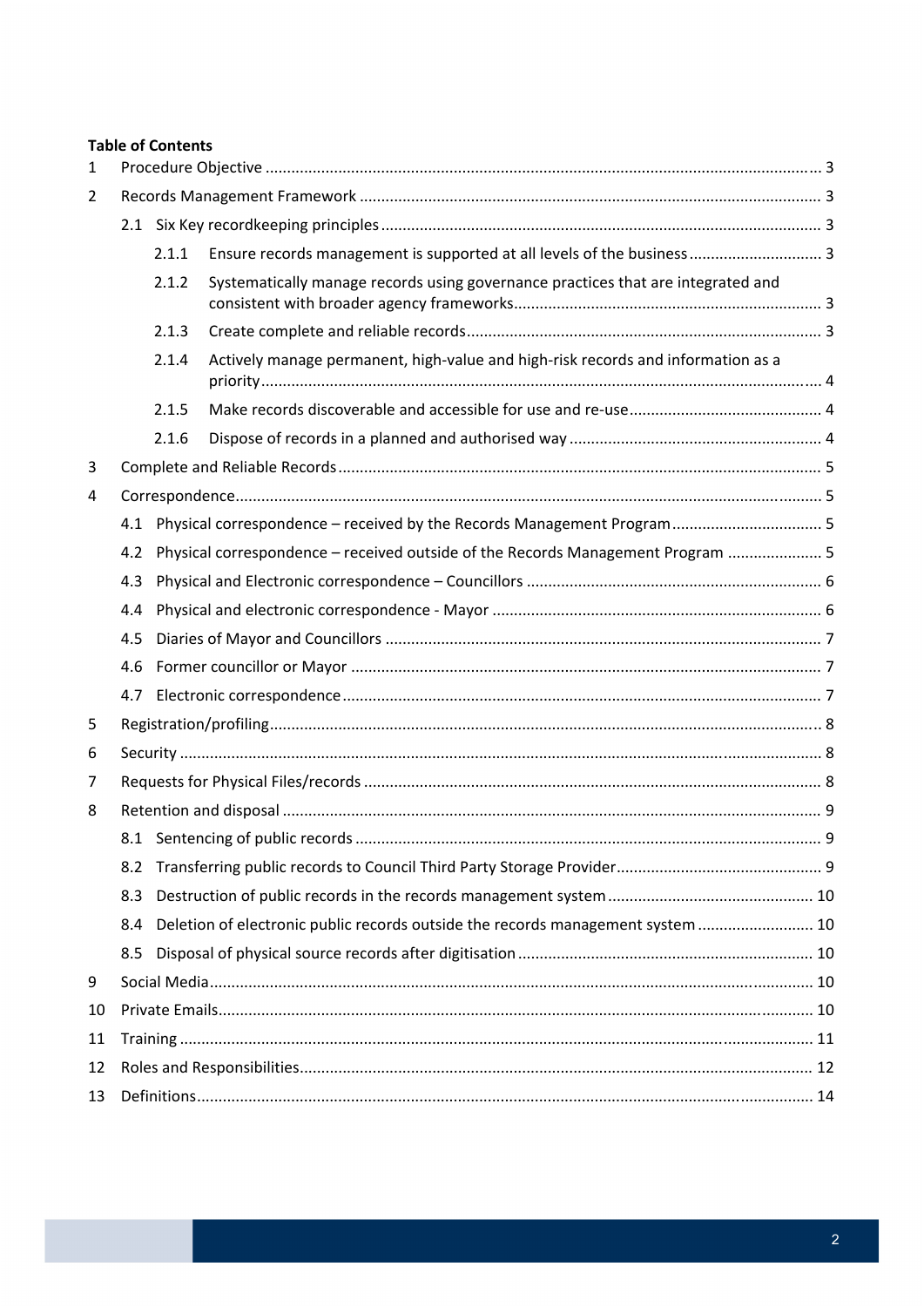# **1 Procedure Objective**

 To establish robust procedures that must be followed by all, employees, councillors and contractors working for Council regardless of whether they are permanent, temporary, full‐time, part‐time or casual employees, or volunteers in relation to information and records management practices. For the purposes of this procedure, the term contractor includes on‐hired temporary labour services (agency staff) and sub‐contractors

## **2 Records Management Framework**

 This procedure is to be complied with in regards to all matters pertaining to records management and the six key recordkeeping principles from the Queensland State Archives Records Governance Policy.

This Procedure should be read in conjunction with Council's Records Management Policy.

#### **2.1 Six Key recordkeeping principles**

#### **2.1.1 Ensure records management is supported at all levels of the business**

- (a) Agencies must ensure records management is everyone's responsibility. This means it must be supported across all areas and all levels of the business by:
	- (i) assigning formal records management responsibilities to key roles within the business to monitor and support the active implementation of this policy
	- (ii) providing appropriate advice and guidance to ensure the business is aware of the value of records and information and how this relates to their obligations and responsibilities as an employee
	- (iii) fostering a positive, innovative and collaborative recordkeeping culture

#### **2.1.2 Systematically manage records using governance practices that are integrated and consistent with broader agency frameworks**

- (a) Consistent and aligned governance practices provide a strong foundation for systematically managing records and information across all functions of an agency. Records governance must work within the agency's existing structure and governance and strengthen the agency's strategic goals and functions.
- (b) Agencies must systematically manage records and information by:
	- (i) ensuring records and information governance is aligned with broader agency frameworks and incorporated in business strategies and objectives
	- (ii) developing and implementing appropriate and fit‐for‐purpose documentation that details how active records management will strengthen agency business imperatives and strategic goals
	- (iii) complying with relevant legislation that governs recordkeeping requirements
	- (iv) measuring how well records governance is supporting agency business imperatives and strategic goals.

#### **2.1.3 Create complete and reliable records**

 (a) Complete and reliable records provide evidence of activities of the agency and allow the business to operate effectively. Agencies must ensure complete and reliable records are created and retained as appropriate by: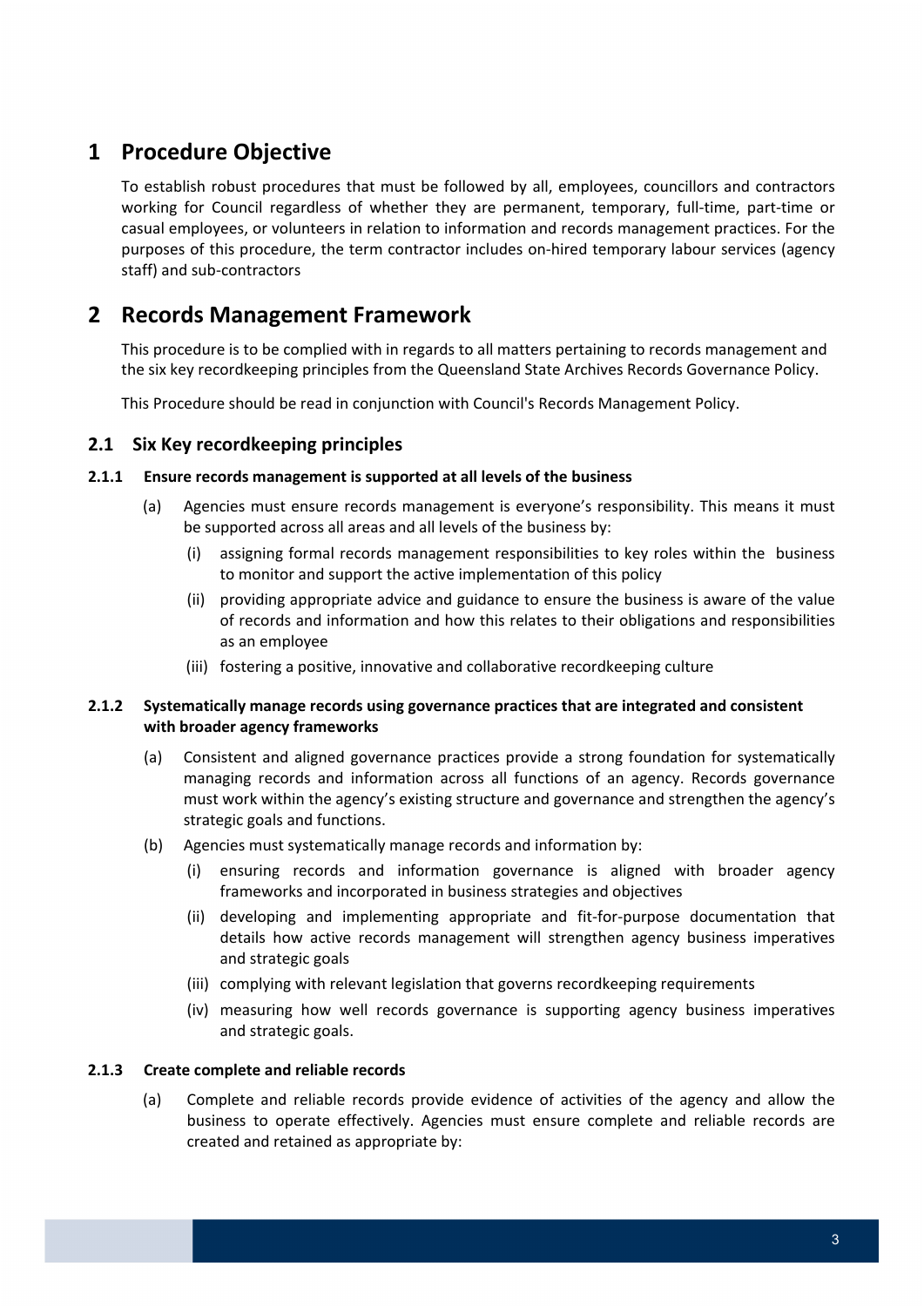- (i) identifying all the records that allow the business to operate these provide evidence of decisions, support accountability and transparency, mitigate risk, help the agency meet legislative requirements and reflect the business of the agency
- (ii) specifying how these records must be created, when they must be created, the format they must be created in, who must create them and implementing security and preservation requirements associated with those records
- (iii) integrating record creation into existing business processes
- (iv) ensuring recordkeeping is considered when decisions are made about business systems (particularly decisions around migration and end of life)

#### 2.1.4 Actively manage permanent, high-value and high-risk records and information as a priority

- (a) 'Permanent' records are those with a permanent retention period. 'High value' records are those that are important to the business, its operations, or stakeholders. 'High‐risk' records are those that pose a significant risk to the agency if they were misused, lost, damaged or deleted prematurely. These records should have the highest priority for agencies when developing and implementing their governance practices. Agencies must actively manage permanent, high‐value and high‐risk records by:
	- (i) defining the criteria and processes for identifying permanent, high‐value and high‐risk records, including transfer of permanent value records to QSA
	- (ii) formally documenting details of permanent, high‐value and high‐risk records
	- (iii) actively maintaining visibility of these records while they are being used, including monitoring processes for permanent, high‐value and high‐risk records held in business systems and applications

#### **2.1.5 Make records discoverable and accessible for use and re‐use**

- (a) Discoverable records are those that are in business systems and applications approved for use by the agency. Accessible records are those that can be located and continuously used. Agencies must ensure complete and reliable records are discoverable, accessible and are able to be used and re‐used for their entire life by:
	- (i) keeping records in business systems and applications approved for use by the agency
	- (ii) being able to discover and appropriately access records, with confidence in sufficiency of search
	- (iii) actively monitoring the health of records

#### **2.1.6 Dispose of records in a planned and authorised way**

- (a) Agencies must plan for how and when they will dispose of records, using a risk based approach. Records must be disposed of in a planned and authorised way by:
	- (i) using the disposal authorities issued by the State Archivist, that provide proper coverage of the specific records you create and keep.
	- (ii) developing and implementing a disposal plan, which details disposal decisions and actions for the agency. The plan must, at a minimum, cover:
		- a. disposal endorsement, including how internal endorsement is given
		- b. disposal methods, including how records will be disposed of (physical and digital)
		- c. disposal frequency, including specifying how often certain types of records will be disposed of
	- (iii) formally documenting the disposal of records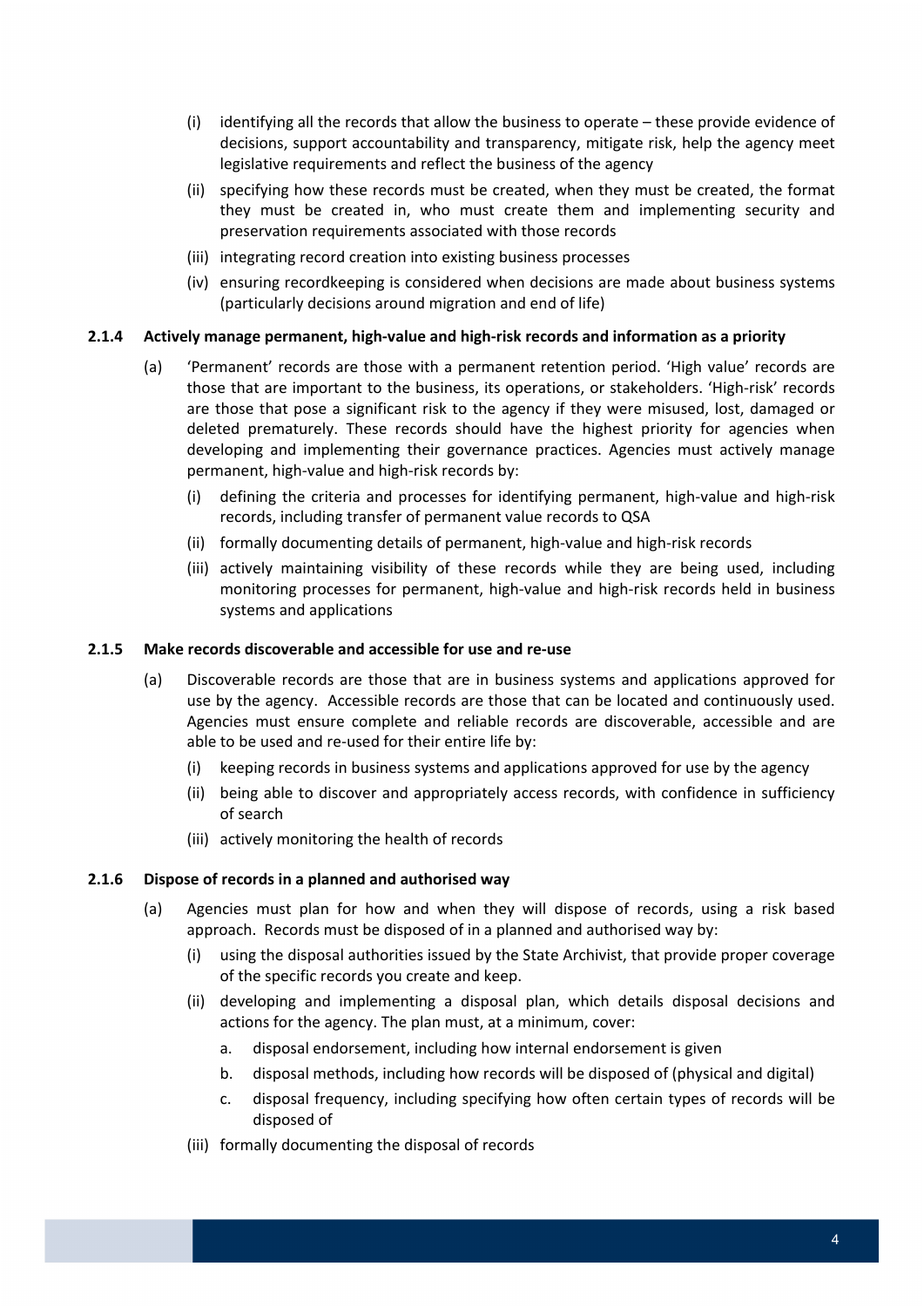# **3 Complete and Reliable Records**

- (a) Complete and reliable records provide evidence of the activities of Council and allow the business to operate effectively. We must ensure complete and reliable records are created and retained as appropriate by:
	- (i) identifying all the records that allow the business to operate ‐ these provide evidence of decisions, support accountability and transparency, mitigate risk, help Council meet legislative requirements and reflect the business of Council;
	- (ii) specifying how these records must be created, when they must be created, the format they must be created in, who must create them and implementing security and preservation requirements associated with those records;
	- (iii) integrating records creation into existing business processes where possible;
	- (iv) ensuring recordkeeping is considered when decisions are made about business systems, particularly decisions around migration and end of life.
- (b) In accordance with Council's *Code of Conduct for Staff*, all employees are responsible and accountable for making and keeping complete and reliable corporate records. Employees must take all reasonable steps to ensure that the information that is captured is relevant, complete, meaningful and accurate.
- (c) In accordance with the *Code of Conduct for Councillors in Queensland*, in exercising good governance, Councillors are committed to:
	- the development of open and transparent processes and procedures
	- keeping clear, concise and accessible records of decisions.
- (d) The Records Management Program will manage and monitor the records management system in accordance with established procedures.

### **4 Correspondence**

### **4.1 Physical correspondence – received by the Records Management Program**

- (i) All mail received through Australia Post will be opened by the Records Management Program, unless it falls within the criteria listed below:
	- 1. Marked 'PRIVATE AND CONFIDENTIAL'.
	- 2. Items listed in the Records Management procedure manual under 'Items Not to be Opened'.
- (ii) Where mail is marked 'PRIVATE AND CONFIDENTIAL', it will be forwarded to the employee unopened for his or her attention. Should the mail content then be determined as relevant to Council business, the original correspondence including the envelope, must be digitised and registered into the Council's records management system.
- (iii) Where mail is not marked 'PRIVATE AND CONFIDENTIAL' and is opened and the contents are determined to be of a private nature, the envelope and contents will be forwarded to the employee or councillor.
- (iv) All physical correspondence that is received by the Records Management Program that is digitised will be destroyed in line with the Queensland State Archives 'Disposal of source records guidelines' and the Records Management procedure manual.

#### **4.2 Physical correspondence – received outside of the Records Management Program**

 (i) All mail received at a counter or directly by a Council officer is to be forwarded to the Records Management Program for processing, unless it falls within the criteria listed below: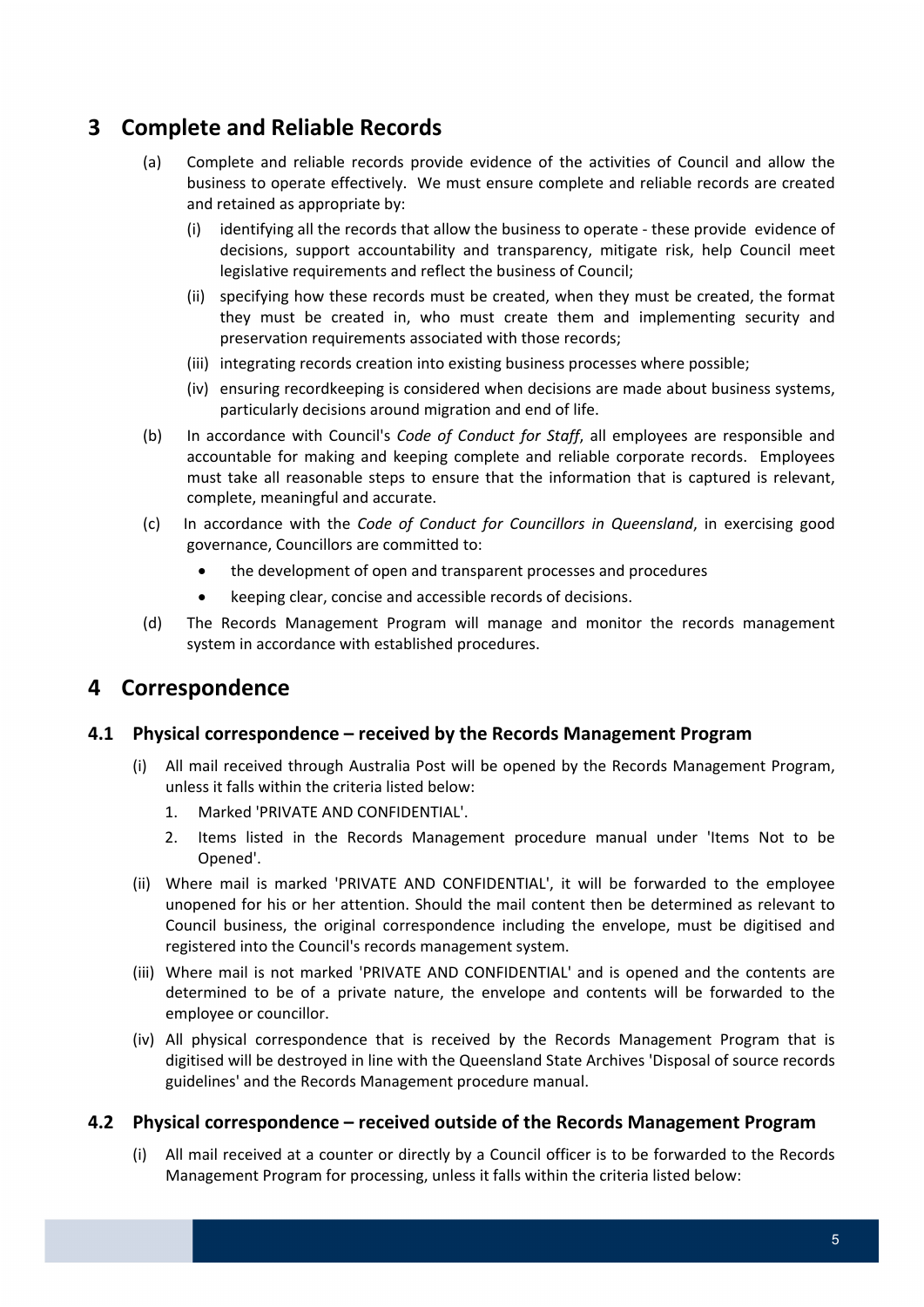- (a) Marked 'PRIVATE AND CONFIDENTIAL' forward unopened to the relevant addressee via Council's internal delivery service.
- (b) If any mail is opened and digitised/scanned into the records management system, the original physical document must be sent to the Records Management Program for quality checking, storage and destruction.

### **4.3 Physical and Electronic correspondence – Councillors**

- (i) Where physical correspondence is received via Australia Post or internal mail and is addressed to a councillor it will be opened by the Records Management Program.
- (ii) Once opened, correspondence will be assessed against the listed public record definition. If the correspondence meets the definition criteria it will be digitised and recorded in Council's records management system.
	- 1. All digitised correspondence will be forwarded to the relevant Councillor with a 'cc' to the Divisional inbox for appropriate action or information.
	- 2. All physical correspondence not deemed a public record (e.g. newsletters conference material, and cards) will be forwarded directly to the Councillor for information and action if required.
	- 3. Where physical correspondence is received via Australia Post or internal mail and is addressed 'Private and Confidential' to a Councillor it will be forwarded unopened to the relevant Councillor. Once opened, the Councillor will be responsible for ensuring any public records are digitised and registered in Council's records management system.
	- 4. Where electronic correspondence that is a public record is received by the Records Management Program, via the Council inbox and addressed to a Councillor, it will be recorded in Council's records management system and forwarded to the relevant Councillor with a 'cc' to the 'Divisional inbox' for appropriate action or information.
	- 5. Where electronic correspondence that is a public record, is received and sent directly by a Councillor, it must be recorded in Council's records management system against the file.
	- 6. Where electronic correspondence that is a public record, is received and sent via the Councillor Divisional inbox, it must be recorded in Council's records management system against the relevant councillor divisional file.
	- 7. All correspondence received which is a 'Request for Service' will be sent to the relevant Councillor for action with a 'cc' to the 'Divisional inbox'.
- (iii) All electronic public records generated and created by councillors are to be recorded in Council's records management system against the relevant councillor files.
- (iv) Councillor corporate files will be created by the Records Management Program for each local government quadrennial election term.

#### **4.4 Physical and electronic correspondence ‐ Mayor**

- (i) Where physical correspondence is received via Australia Post or internal mail and is addressed to the Mayor it will be opened by the Records Management Program.
- (ii) Once opened, correspondence will be assessed against the listed public record definition. If the correspondence meets the definition it will be digitised and recorded in Council's records management system.
	- 1. All digitised correspondence will be forwarded to the Mayor via the 'Mayor' inbox for appropriate action or information as determined by the Office of the Mayor staff.
	- 2. All physical correspondence not deemed a public record (e.g. newsletters, conference material, and cards) will be forwarded directly to the Office of the Mayor staff for information and action if required.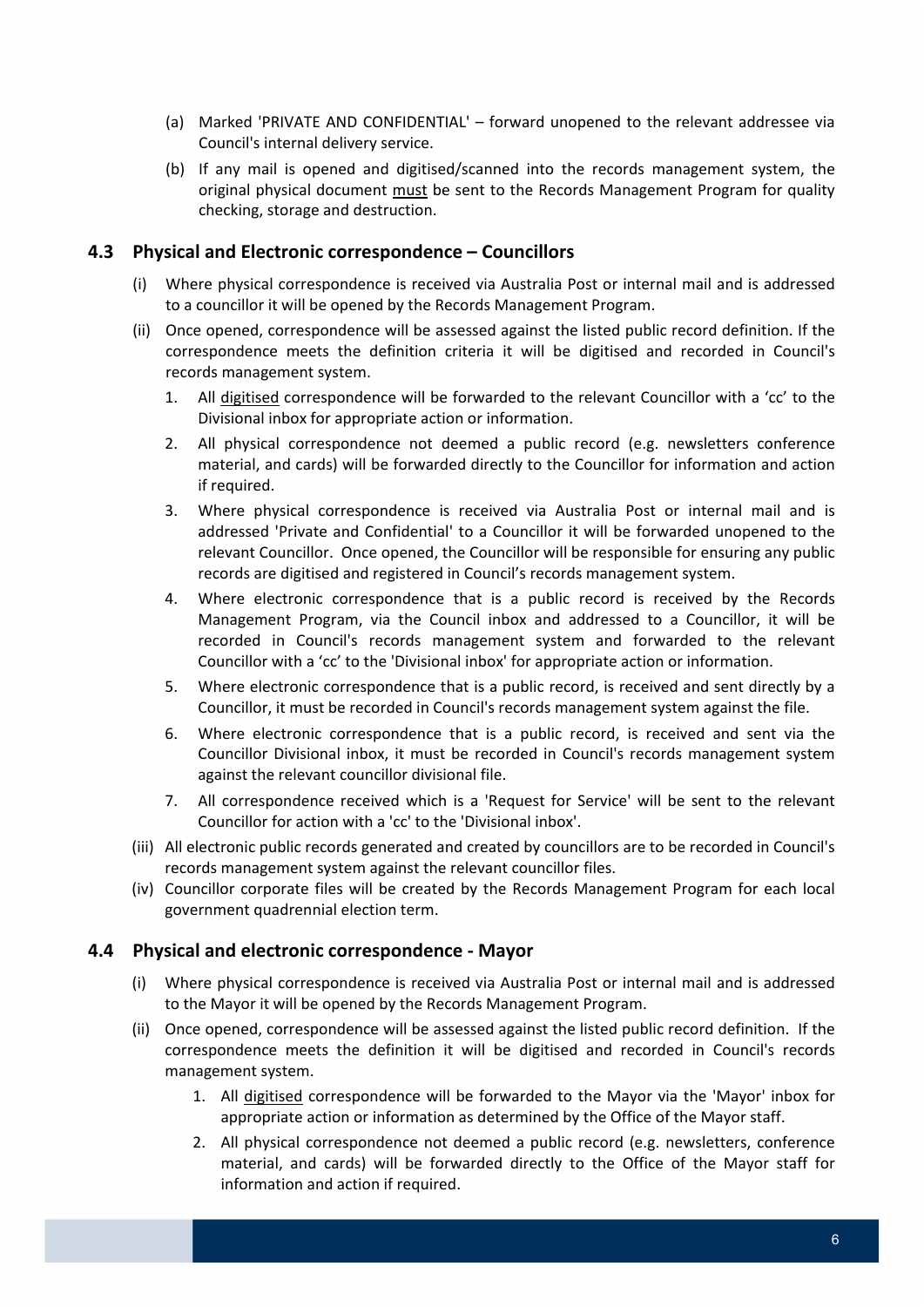- 3. Where physical correspondence is received via Australia Post or internal mail and is addressed 'Private and Confidential' to the Mayor it will be forwarded unopened to the Office of the Mayor staff. Once opened, the Executive Assistant to the Mayor will be responsible for ensuring any public records are forwarded to the Records Management Program for digitising and recording in Council's records management system.
- 4. Where electronic correspondence is received by the Records Management Program, via the Council inbox and addressed to the Mayor, it will be recorded in Council's records management system and forwarded to Council's 'Mayor' inbox for appropriate action.
- 5. Where electronic correspondence is received directly by the Mayor, it must be recorded in Council's records management system by the Office of the Mayor staff and actioned accordingly.
- 6. Public records generated by the Mayor are to be recorded in Council's records management system against the relevant Council file.

### **4.5 Diaries of Mayor and Councillors**

- (i) Diaries are deemed a public record with the exception of personal or party political appointments recorded in the diaries.
- (ii) An electronic copy of the Mayor and Councillors' outlook calendar must be saved into Council's records management system on a monthly basis. This must be completed by the end of the first week of the following month to the relevant Council file. A monthly audit will be conducted by the Records Management Program and a report provided to the Business Support Coordinator – Corporate Governance.
- (iii) All hard copy diaries for the Mayor and each Councillor must be provided to the Records Management Program Leader or Corporate Governance Manager either annually or at the conclusion of each local government quadrennial election term. This is applicable for the Mayor and all Councillors.
- (iv) A new hard copy diary will be provided annually and for the start of each local Government quadrennial election term where requested by the Mayor or Councillors.

### **4.6 Former councillor or Mayor**

- (i) Where correspondence is received addressed to a former councillor, the Records Management Program will open the mail. The Records Management Program will ascertain if it is of a corporate or personal nature.
- (ii) Where the correspondence is considered to be of a corporate nature, specifically if the mail has been sent by a resident/constituent or business entity within the respective division seeking advice/information or assistance in any Council related matter, then this correspondence will be processed accordingly.
- (iii) Where the correspondence is deemed to be of a personal nature, specifically that the correspondence is not related in any way to Council's core business, with the exclusion of the Australian Institute of Company Directors, this correspondence will be forwarded via mail to the former councillor's last known residential address for their attention.

#### **4.7 Electronic correspondence**

 (i) All correspondence deemed a public record that is received and sent electronically via direct email addresses or group e‐mail addresses is to be saved into the relevant file in the records management system.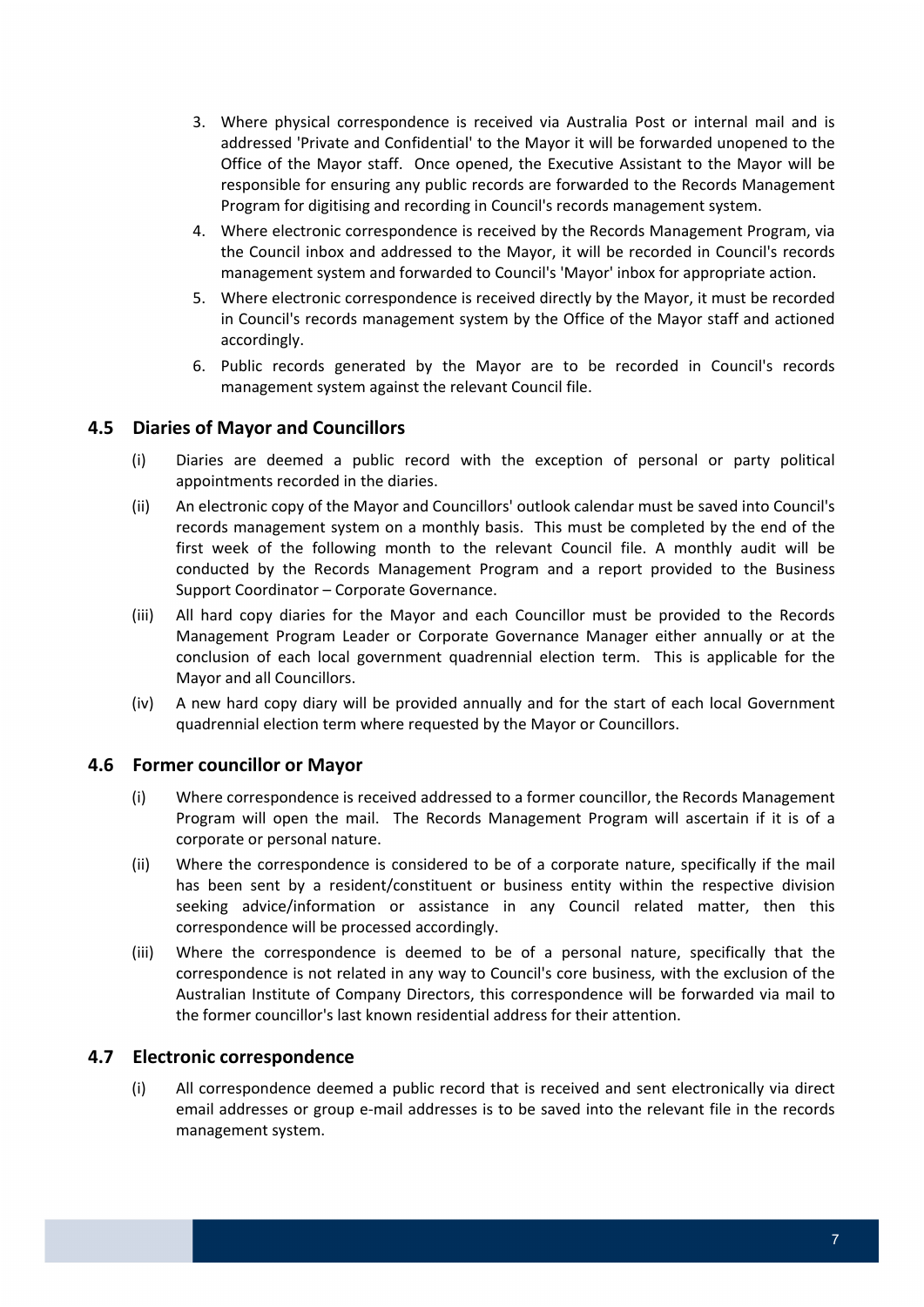(ii) Any emails received that are marked 'Private and/or Confidential' or 'Private and/or Confidential ‐ open by addressee only' or similar are to be opened by the owner of the inbox or by the officer acting in the incumbent's role where access has been provided. Where the email is deemed a public record, the email is to be saved into the relevant file in the records management system.

# **5 Registration/profiling**

- (a) All information captured into Council's records management system must be profiled using the relevant document profile form.
- (b) Original physical documents that have been digitised into Council's records management system are managed by the Records Management Program. In the event that an officer requires an original document to be returned after digitisation, a business case must be submitted to the Records Management Program Leader for consideration.

# **6 Security**

- (a) The records management system has two levels of security, document security and file security.
- (b) The records management system captures full document and file history logs. These logs can be viewed to ensure transparency in the access and use of corporate information.
- (c) Security of Council information within the records management system is dependent upon:
	- Staff roles and responsibilities
	- file security
	- document security
- (d) Passwords on documents: employees are not permitted to place passwords on any documents created in any of the Microsoft Office programs. The security features within the records management system will ensure confidential documents are secure.
- (e) Access to confidential files: where access to files that have been assessed as confidential is required, the manager or program leader of the file owner is to email the Council inbox to authorise the access and provide details of who requires access to the file.
- (f) Access to secured documents: officers requiring access to documents where the creator of a document has amended the security from the default must contact the creator. If the creator is unavailable (on leave, no longer an employee of Council), the manager or program leader of the creator is to email the Council inbox to authorise the security access change.

## **7 Requests for Physical Files/records**

- (a) Any physical/original Council records that are requested by third parties outside of the Council's buildings (e.g. by solicitors, subpoenaed for a court hearing etc) are to be directed to the Records Management Program to ensure the records/files are digitised and available electronically.
- (b) The employee requesting the physical file/record on behalf of the third party is responsible for:
	- (i) ensuring that the third party is informed of Council's requirements for the management and security of corporate information
	- (ii) arrange the copying of the file onto relevant media.
	- (iii) arrange the delivery of the electronically media to the requesting party.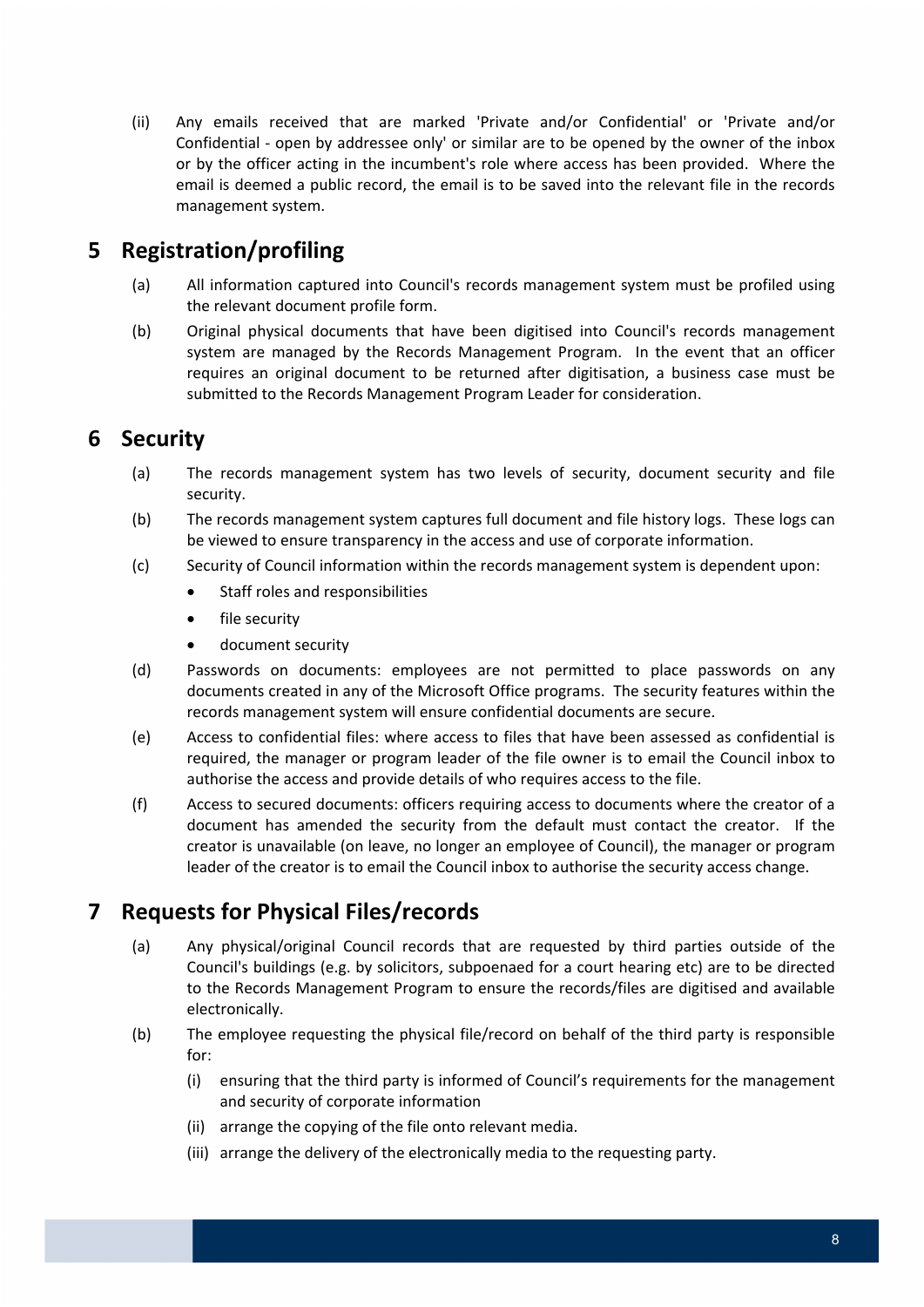- (iv) immediately reporting any breaches (actual or potential) relating to Council's information to the Records Management Program Leader
- (c) Where the records are available electronically, consideration must be given to the most appropriate form of delivery for these records (e.g. email, physical media such as USB, DVD etc).
- (d) Where a physical record is required by an employee to be taken offsite, this will be the responsibility of that employee. The employee is required to carry out due diligence and ensure no loss or other compromise of information whilst the record is in his or her possession. If the Council's records are lost, misplaced or otherwise compromised, the Records Management Program Leader must be informed via e‐mail immediately.
- (e) Any employee who is accessing and updating electronic Council records while outside the office and/or via a means other than Council's corporate network must ensure they comply with the management directive titled 'Management of Information and Communication and Technology (ICT) Equipment and Services'.
- (f) Any breach of the above directives will be referred to the responsible director for appropriate follow‐up action, including disciplinary action if necessary.

## **8 Retention and disposal**

### **8.1 Sentencing of public records**

- (i) No public records shall be disposed of without first being sentenced and then only with the approval of the Records Management Program Leader.
- (ii) Data custodians and system owners are responsible for ensuring all public records are sentenced prior to disposal.
- (iii) The Records Management Program is responsible for providing guidance to data custodians and system owners in the sentencing of records.
- (iv) To enable the sentencing of Council records, the Records Management Program will maintain a Council specific functional disposal authority approved and published by Queensland State Archives.
- (v) Public records due for disposal and not covered by an approved disposal authority must be appraised by the Records Management Program and forwarded to the State Archivist to enable sentencing, before any disposal actions can be taken.

### **8.2 Transferring public records to Council Third Party Storage Provider**

- (i) All public records being transferred to Council's Third Party Storage provider must be sentenced prior to the transfer.
- (ii) All public records being transferred to Council's Third Party Storage provider are to be catalogued, indexed, labelled, prepared and boxed prior to transfer. Procedures for transferring are contained in the records management operational manual.
- (iii) The transfer may be refused by the Records Management Program Leader if the consignment contains:
	- 1. Duplicates
	- 2. Transitional records
	- 3. Documents that are not public records
	- 4. Public records due for immediate destruction
	- 5. Public records not prepared in accordance with the established procedure for transferring records.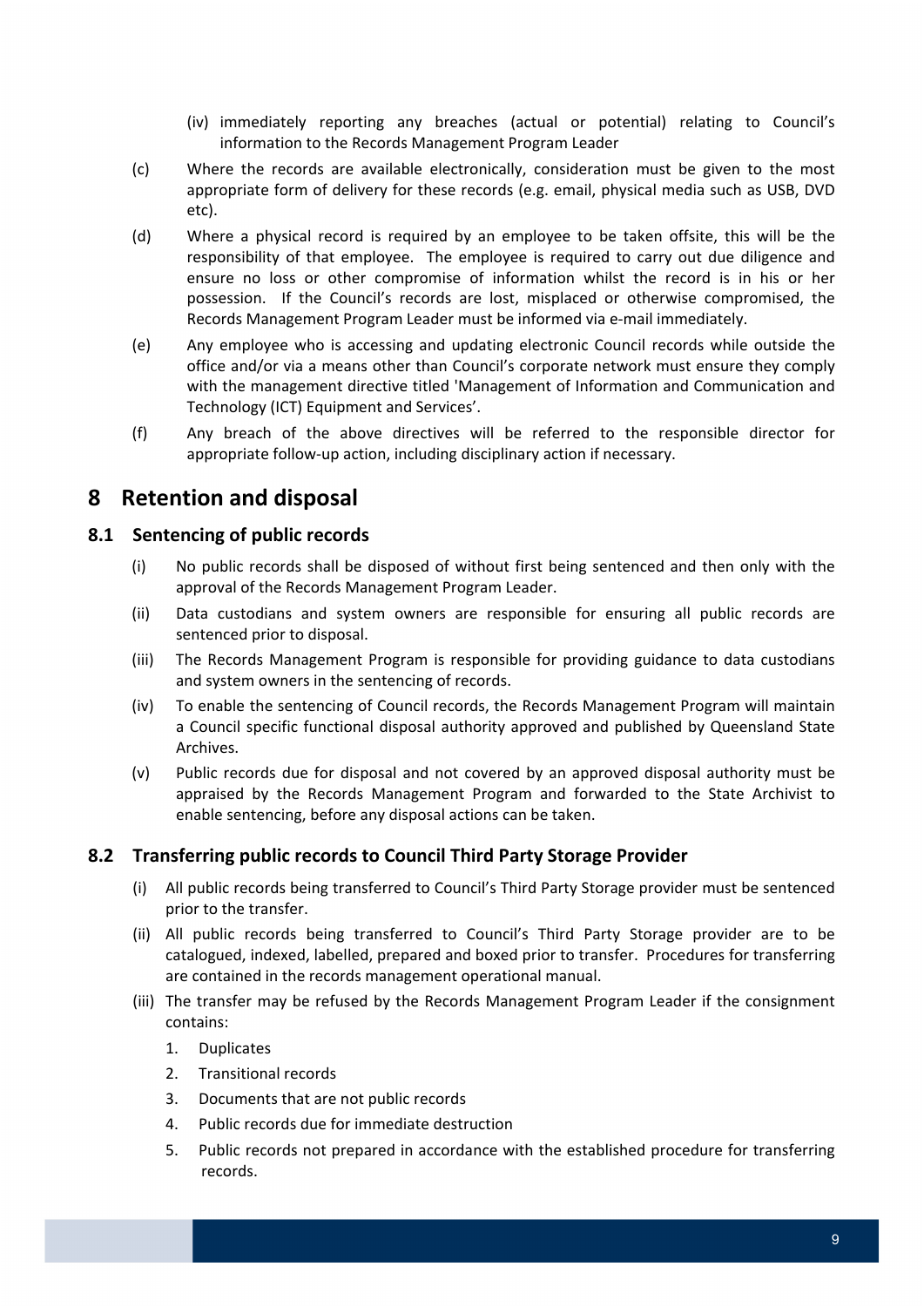#### **8.3 Destruction of public records in the records management system**

- (i) When records are identified for destruction, the relevant Manager or Director will be issued a destruction report. The report provides details of the files and their content. A response from the relevant Manager or Director is required within 30 days, or the report is forwarded to the Records Management Program Leader for approval to destroy.
- (ii) Once a response is received from the relevant Manager or Director, the destruction report with the response is forwarded to the Records Management Program Leader for final destruction approval.
- (iii) Public records approved for destruction must be destroyed in line with legislative requirements and the records management procedure manual.
- (iv) When records that are created and maintained outside of Council's records management system require destruction, an email can be sent to the 'recordssupportandtraining' inbox to organise transfer.

### **8.4 Deletion of electronic public records outside the records management system**

- (i) System owners are responsible for ensuring records stored in approved corporate business systems are deleted in accordance with legislative requirements and in consultation and approval by the Records Management Program Leader.
- (ii) The deletion of electronic public records stored in approved corporate business systems must be performed by system owners or their delegated authority.
- (iii) System owners should refer to the "Guideline for managing records outside the eDRMS" when considering any deletion or destruction of public records.

### **8.5 Disposal of physical source records after digitisation**

- (i) The disposal of physical source records after digitisation must meet the Queensland State Archives' Disposal of source records' guideline' ‐ Disposal Authorisation 2074.
- (ii) The Records Management Program will manage the disposal of the physical source records process in accordance with the policy, guideline and legislative requirements.

### **9 Social Media**

 (a) Social Media content may constitute a public record and should be managed according to their  value and the same rules as all other records will apply. Please refer to Council's *Social Media Policy and Procedure* for all record keeping requirements.

### **10 Private Emails**

- (a) Use of private email addresses to conduct Council business is prohibited as per the "Public Service Commission's Private Email Use Policy".
	- (i) staff and councillors must ensure that all Council business is conducted through their council email account; and
	- (ii) the use of private email accounts or systems (such as Gmail, Hotmail or similar) and unapproved messaging applications (such as, SnapChat, Wickr Me and WhatsApp), for council related business poses a security risk and prevents the proper management of records.
- (b) If a private email address is used for Council business under emergency circumstances, the emails must be forwarded to a Council email address for capture into Council's records management system by the third working day of the following month.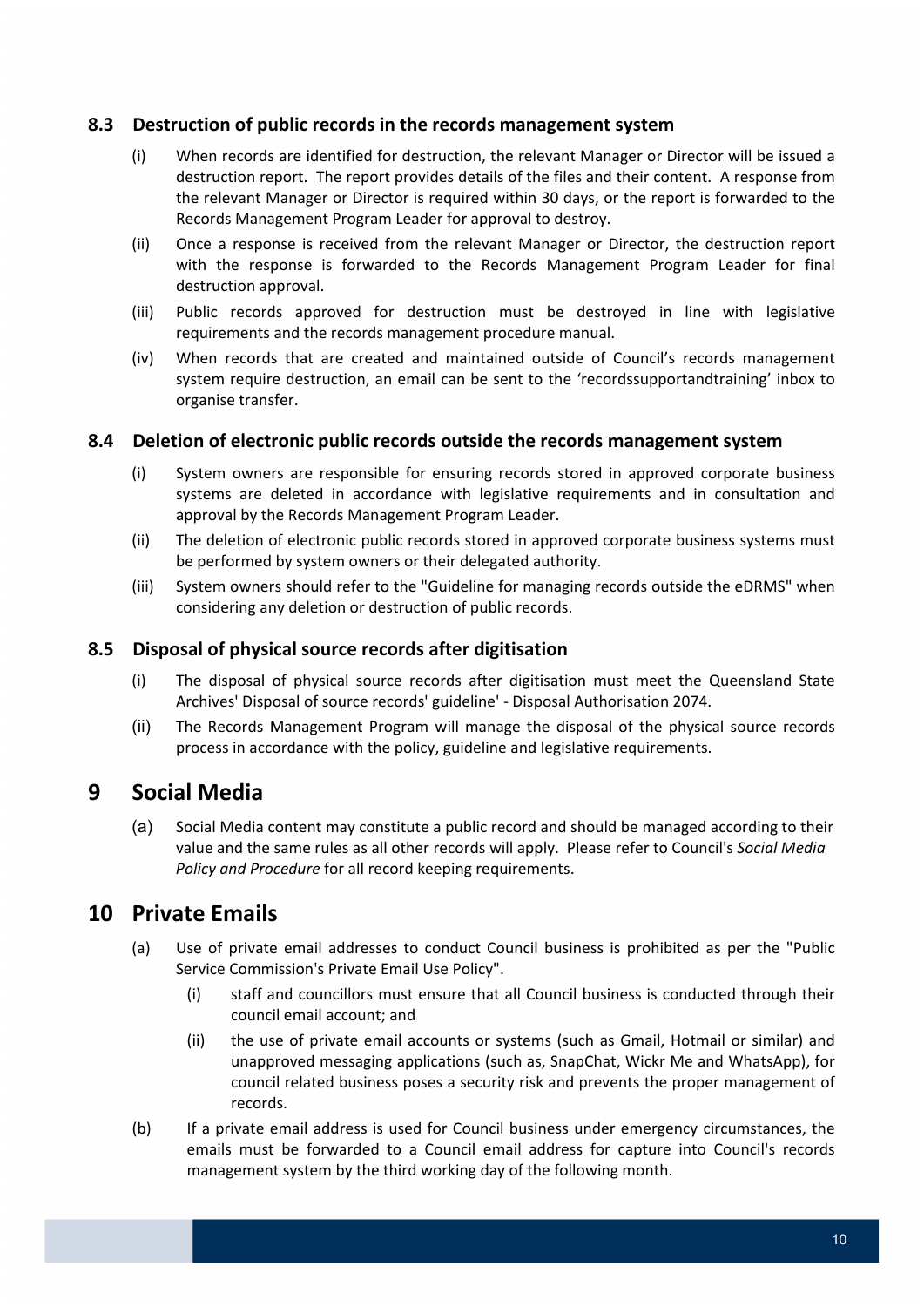(c) The disposal of public records in a private email address that has not been captured into  Council's records management system is a breach of the *Public Records Act 2002*. Only once captured, the emails may be deleted from the private mail address.

### **11 Training**

- (a) Records Management training is compulsory for all staff. Training will be conducted bi‐ annually and in conjunction with Council's Code of Conduct training and will be offered both online and face to face.
- (b) Records Management & system training is mandatory for all new Council employees and contractors where a computer 'log on' is provided. The Records Management Program have an exception list of positions that do not require the training due to the functionality of their roles.
- (c) The training is provided via an online training portal and includes basic Council records management requirements and responsibilities and the use of Council's electronic records management system.
- (d) The training needs to be completed within two weeks of the employment commencement date.
- (e) Failure to complete the training within the specified time will result in the de‐activation of the employees or contractor's records management system account and access. Access will be re‐activated once the training is completed.
- (f) An extension of time to complete the training can be requested via the Records Management Program Leader or the Customer Support and Training Officer.
- (g) A Records online training register will be managed by the Records Management Program.
- (h) Follow up or more detailed records management training is available on request through the Customer Support and Training Officer. The training can be conducted in a variety of options including one on one, group or classroom.
- (i) The Records Management Program have a designated intranet page with advice sheets and information related to records management.
- (j) Mandatory records management training will be included as part of the Councillor induction process. A register of Councillor training will be managed by the Records Management Program.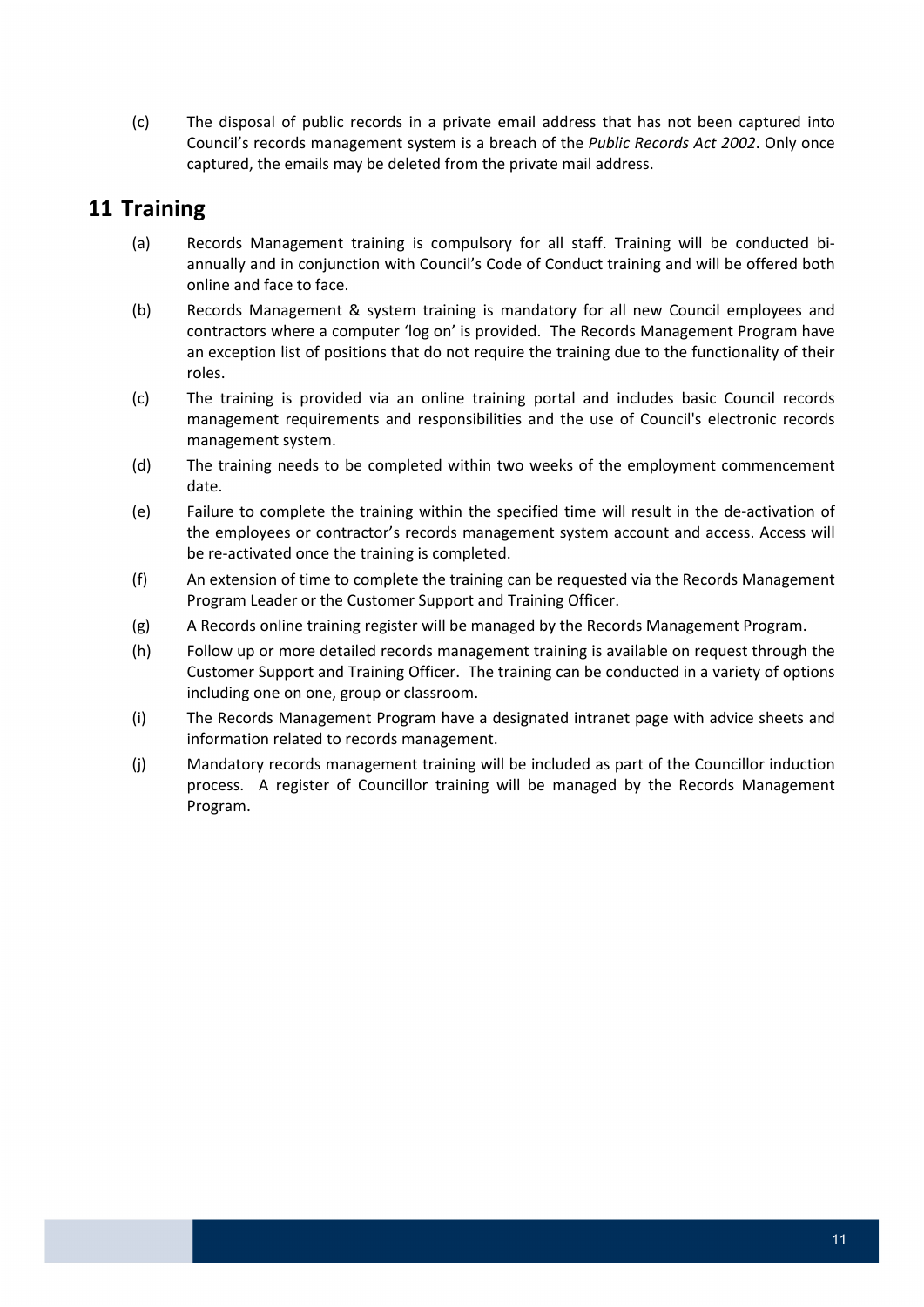# **12 Roles and Responsibilities**

| <b>Role</b>        | <b>Responsibilities</b>                                                                                                                                                                                                                                                                                                           |  |
|--------------------|-----------------------------------------------------------------------------------------------------------------------------------------------------------------------------------------------------------------------------------------------------------------------------------------------------------------------------------|--|
| <b>Councillors</b> | (a) Ensures records and information created and received in an official<br>capacity as a Councillor are captured in accordance with legislation<br>and policies, including the Public Records Act 2002 and the Local<br>Government Act.                                                                                           |  |
|                    | (b) Manages records in accordance with Council's policy and<br>procedures.                                                                                                                                                                                                                                                        |  |
|                    | Ensures records are only captured in Council's records management<br>(c)<br>system or approved business systems that have recordkeeping<br>functionality or guidelines.                                                                                                                                                           |  |
|                    | Councillors must ensure that public records created or received by<br>(d)<br>the Councillor or otherwise in their possession are provided to the<br>Records Management Program Leader in accordance with the<br>Records Management Procedure to enable a full and accurate<br>record of Council's activities to be made and kept. |  |
|                    | In the event that a Councillor is not able to determine whether a<br>(e)<br>record is a public record, the Councillor must provide a copy of the<br>record to the Records Management Program Leader for<br>determination and must not delete or otherwise dispose of the<br>relevant record until such determination is made.     |  |
| <b>CEO</b>         | Ensures Council complies with the Public Records Act 2002.<br>(a)                                                                                                                                                                                                                                                                 |  |
|                    | Ensures Council makes and keeps complete and reliable records and<br>(b)<br>regard to any relevant Council policies, standards and procedures.                                                                                                                                                                                    |  |
|                    | Ensures compliance with any policies, guidelines and standards<br>(c)<br>issued by the State Archivist.                                                                                                                                                                                                                           |  |
|                    | Ensures safe custody of all Council records and information ensuring<br>(d)<br>compliance with the Local Government Act 2009 s.13 (3)(e).                                                                                                                                                                                         |  |
|                    | (e) Provides strategic direction and provision of adequate resources<br>which enable successful records management practices and<br>governance.                                                                                                                                                                                   |  |
|                    | (f)<br>Promotes and supports a positive records management culture<br>throughout Council.                                                                                                                                                                                                                                         |  |
|                    | (g)<br>Endorses the destruction of records.                                                                                                                                                                                                                                                                                       |  |
|                    | Assigns and delegates records management responsibilities within<br>(h)<br>the organisation.                                                                                                                                                                                                                                      |  |
|                    | Ensures recordkeeping systems and processes are in place for all<br>(i)<br>record types.                                                                                                                                                                                                                                          |  |
| <b>Directors</b>   | Ensures all employees within their area of responsibility are aware<br>(a)<br>of their records management responsibilities                                                                                                                                                                                                        |  |
|                    | Ensures that their business area captures records and information in<br>(b)                                                                                                                                                                                                                                                       |  |
|                    | Council approved business systems                                                                                                                                                                                                                                                                                                 |  |
|                    | Ensures there is no unauthorised disposal of records.<br>(c)                                                                                                                                                                                                                                                                      |  |
|                    | Ensures that their business area complies with the policy and<br>(d)<br>procedures.                                                                                                                                                                                                                                               |  |
|                    | Ensures that staff attend and/or complete any mandatory training in<br>(e)<br>records management practices and systems.                                                                                                                                                                                                           |  |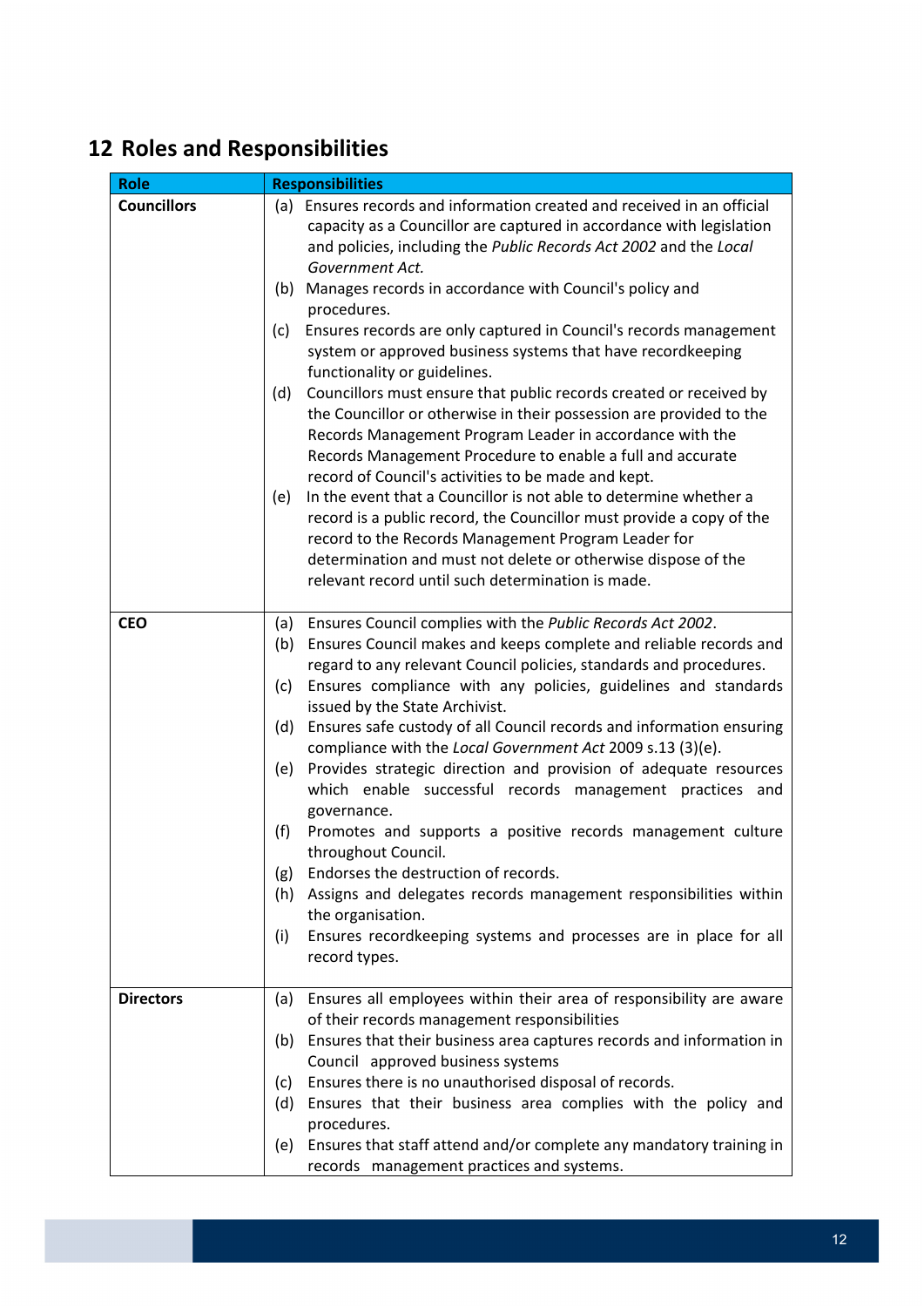| <b>Role</b>            | <b>Responsibilities</b>                                                    |  |
|------------------------|----------------------------------------------------------------------------|--|
| <b>Managers</b>        | (a) Leads and supports the provision of services provided by the           |  |
|                        | Records Management Program.                                                |  |
|                        | Ensures records management is aligned to the strategic goals of<br>(b)     |  |
|                        | Council.                                                                   |  |
|                        | Ensures that records management requirements are included in all<br>(c)    |  |
|                        | business undertaken in Council.                                            |  |
|                        | (d) Ensures records management practices are scheduled in Council's        |  |
|                        | internal audit every five to seven years.                                  |  |
|                        |                                                                            |  |
| <b>Records</b>         | (a) Ensures policies, procedures and processes comply with the Public      |  |
| <b>Management</b>      | Records Act and any other associated legislation.                          |  |
| Program                | Provides specialist advice and guidance relating to records<br>(b)         |  |
|                        | management practices, policies and procedures.                             |  |
|                        | Fosters a positive, innovative and collaborative<br>(c)<br>records         |  |
|                        | management culture.                                                        |  |
|                        | Contributes to the strategic direction of records management within<br>(d) |  |
|                        | Council.                                                                   |  |
|                        | (e) Manages the records management system, including the file plan,        |  |
|                        | security, digitisation of records and destruction.                         |  |
|                        | Provides training and education to employees and councillors on<br>(f)     |  |
|                        | the records management system and records management                       |  |
|                        | obligations and requirements.                                              |  |
|                        | (g) Develops and disseminates internal records management advice           |  |
|                        | sheets, procedures and policies.                                           |  |
|                        | Liaises with business areas to identify records management<br>(h)          |  |
|                        | requirements and assistance.                                               |  |
|                        | Consult with Queensland State Archives and other relevant<br>(i)           |  |
|                        | government bodies in relation to any records management matters.           |  |
|                        | Ensures records management policies and procedures are reviewed<br>(j)     |  |
|                        | and amended where required.                                                |  |
|                        | Ensure surveys or assessments distributed by Queensland State<br>(k)       |  |
|                        | Archives are completed and submitted within specified timeframes.          |  |
|                        |                                                                            |  |
| Employees,             | (a) Ensures records and information created and received are captured      |  |
| <b>Contractors and</b> | in accordance with legislation and policies, including the Public          |  |
| <b>Volunteers</b>      | Records Act 2002.                                                          |  |
|                        | Complies with Council's policy and procedures.<br>(b)                      |  |
|                        | Complies with Council's Code of Conduct for Staff Section 2.4 -<br>(c)     |  |
|                        | Keeping Full and Accurate Records.                                         |  |
|                        | Ensures records are only captured in Council's records management<br>(d)   |  |
|                        | system or approved business systems that have recordkeeping                |  |
|                        | functionality or guidelines.                                               |  |
|                        | (e) Secures records from unauthorised access.                              |  |
|                        | Ensures records are not disposed of in an unauthorised manner.<br>(f)      |  |
|                        | Ensures records management advice sheets are referred to and<br>(g)        |  |
|                        | followed.                                                                  |  |
|                        |                                                                            |  |